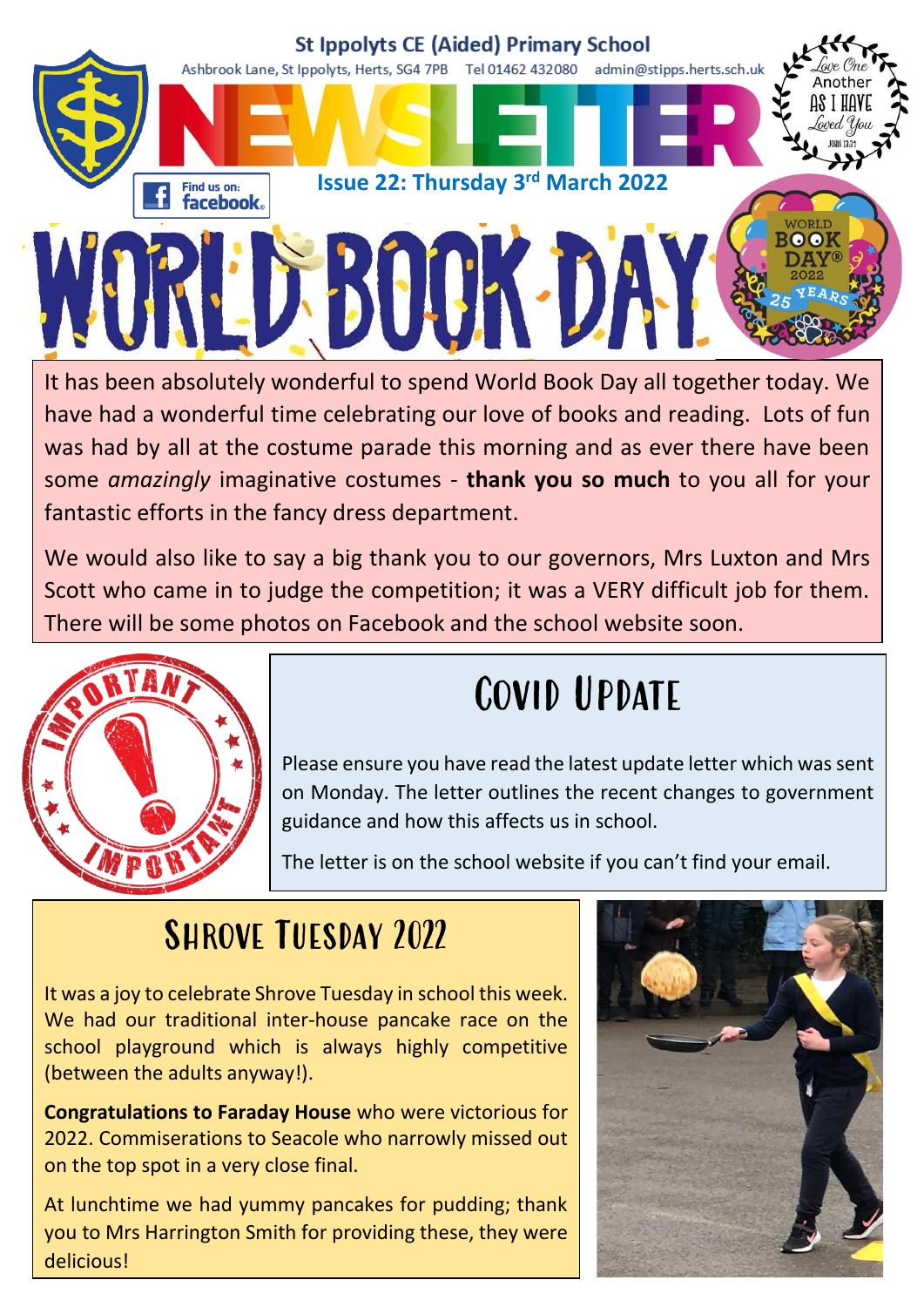## SPRING TERM ASSESSMENTS & PARENT CONSULTATIONS

The spring term assessments take place next week, commencing Monday 7<sup>th</sup> March.

We are then offering **Parent Consultation appointments in the week commencing 21st March**, during which teachers will be able to discuss the assessment outcomes with you.

For parent appointments we are offering a blend of face to face, video or phone call meetings; there is a separate letter coming home for you to indicate your availability for an appointment.

This week saw the launch of the 2022 Healthy Eating campaign, 'Eat them to Defeat Them'. This week it is carrots!

Over the course of this half term, our school kitchen will be offering a delicious, tailored menu, designed to encourage children to eat more fresh vegetables. This is a national campaign, and you will see it featuring on a wide range of popular TV shows and being promoted in supermarkets too.

Every child has been given a 'Mission Pack' which contains puzzles, games, stickers to use at home.





## Red nose day 2022

On **Friday 18th March**, children are invited to come dressed for Red Nose Day in exchange for a donation to Comic Relief (participation is optional). The theme this year is 'Funny is Power' so children can come dressed in:

- A funny outfit or funny hairstyle
- Red clothes or Red Nose Day Merchandise
- A superhero costume
- Usual school uniform with red accessories/red noses etc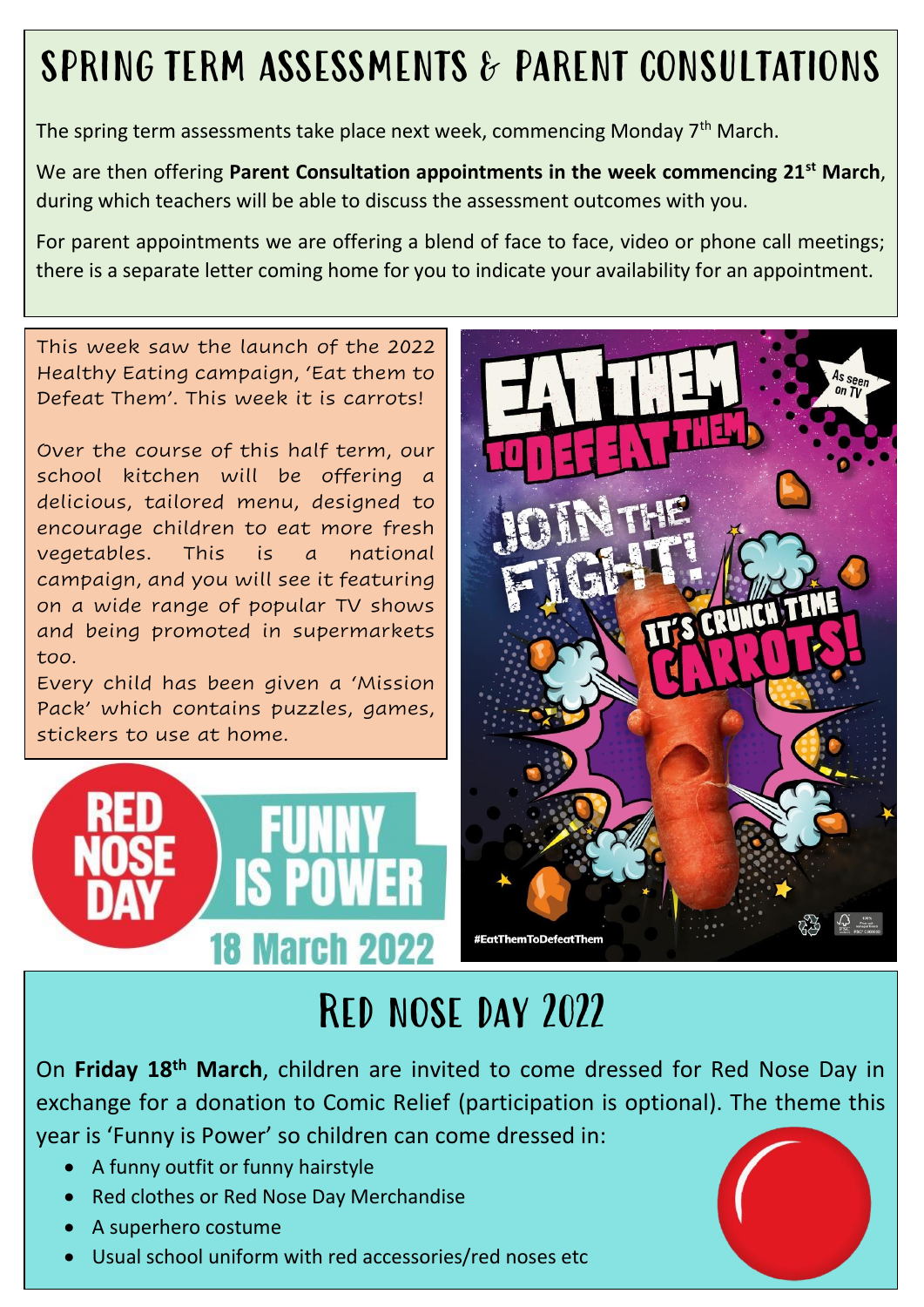## IMPORTANT: CLUB CANCELLATIONS

During the week of parent consultations ( $w/c$  21st March), there will be **NO AFTER SCHOOL CLUBS**

#### This week's report from our Pupil Journalist, Rose

#### **Reunited**

You might have heard that this week the Covid restrictions have been lifted. Class 6 was overjoyed when they heard they could see their buddies again. We had lots of fun playing with them and are sure that they enjoyed it too.

The pancake race on Shrove Tuesday helped us get into a positive mood and class 6 was so happy to see their buddies holding banners to support their House. We think that the Class ones were brilliant with their enthusiasm and flipping the pancakes. Over the last few years, it has been hard to do the pancake race because of Covid so everyone enjoyed doing it this year.

Also, last week, Mrs Peddie mentioned on the google meet that Friday Fellowships will be taking place in the hall instead of on a google meet!